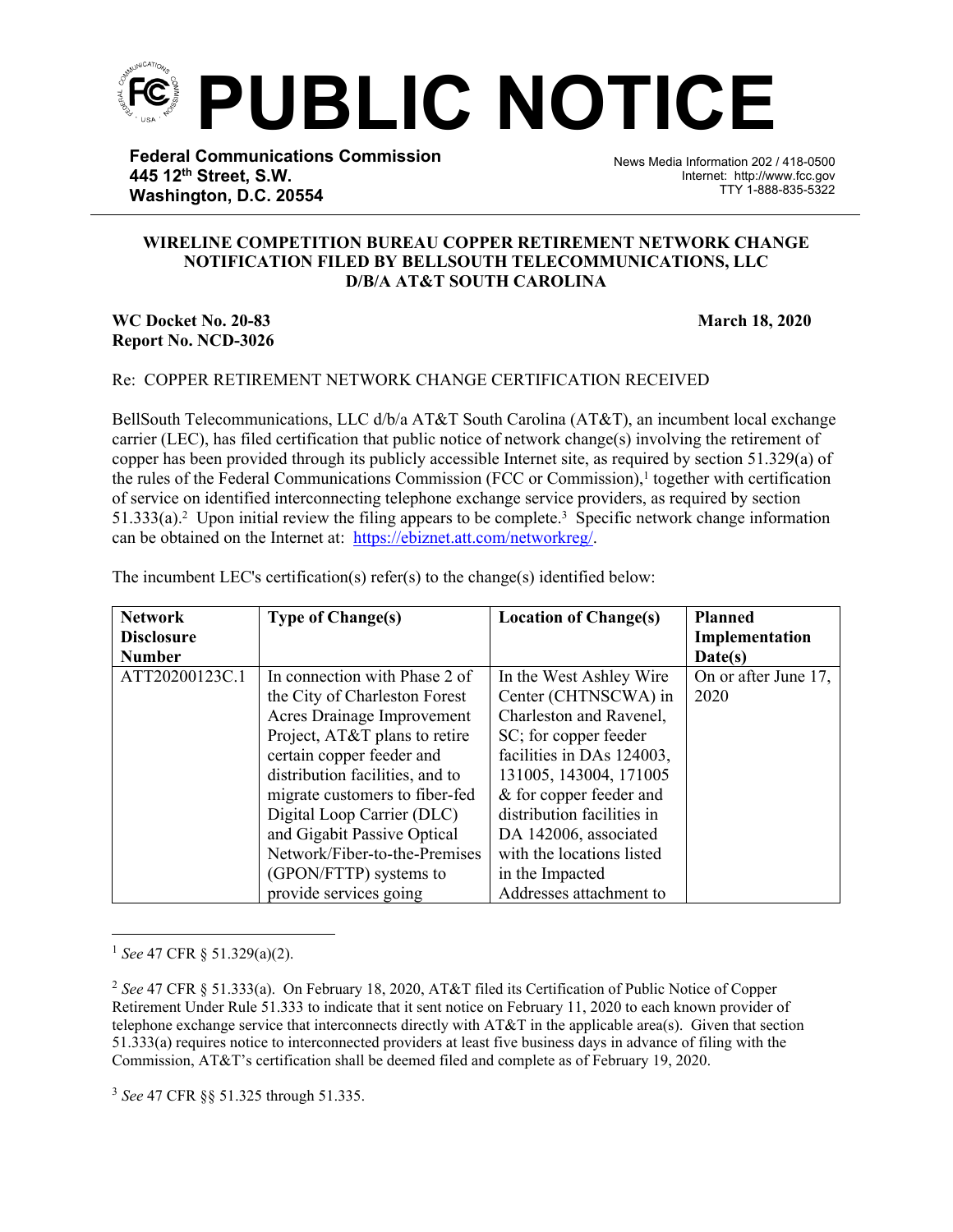| AIXI's notice. |
|----------------|
|----------------|

Incumbent LEC contact: Victoria Carter-Hall Manager – Federal Regulatory AT&T Services, Inc. 1120 20th Street, N.W., 10th Floor Washington, D.C. 20036 Phone: (202) 457-2164

An objection to an incumbent LEC's copper retirement notice may be filed by an information service provider or telecommunications service provider that directly interconnects with the incumbent LEC's network. Such objections must be filed with the Commission, and served on the incumbent LEC, no later than the ninth business day following the release of this Public Notice.<sup>4</sup> The effective implementation date(s) of network changes referenced in standard copper retirement notices are subject to the FCC public notice periods described under section  $51.333(b)(2)$ .<sup>5</sup> For purposes of computation of time when filing a petition for reconsideration, application for review, or petition for judicial review of the Commission's decision, the date of "public notice" shall be the later of 90 days after the release date of this Public Notice, or the release date of any further public notice or order announcing final action, as applicable. Should no petitions for reconsideration, applications for review, or petitions for judicial review be timely filed, the proceeding listed in this Public Notice shall be terminated, and the docket will be closed.

Information service providers and telecommunications service providers that directly interconnect with the incumbent LEC's network may file objections, and other interested parties may file comments, regarding this network change notice using the Internet by accessing the ECFS: [http://apps.fcc.gov/ecfs.](http://apps.fcc.gov/ecfs) Filers should follow the instructions provided on the Web site for submitting comments. Generally, only one copy of an electronic submission must be filed. In completing the transmittal screen, filers should include their full name, U.S. Postal Service mailing address, and the applicable docket number. Interested parties also may comment on this network change notice by sending an e-mail to [NetworkChange@fcc.gov.](mailto:NetworkChange@fcc.gov) The subject line of the e-mail must include the correct NCD Report Number or docket number in order for the comments to be considered in conjunction with this proceeding. All information submitted including names and addresses will be publicly available via the web.

Parties who choose to file paper copies must file an original and one copy of each filing. Such filings can be sent by hand or messenger delivery, by commercial overnight courier, or by first-class or overnight U.S. Postal Service mail. All filings must be addressed to the Commission's Secretary, Office of the Secretary, Federal Communications Commission. All hand-delivered or messenger-delivered paper filings for the Commission's Secretary must be delivered to FCC Headquarters at 445 12th Street, S.W., Room TW-A325, Washington, D.C. 20554. The filing hours are Monday through Friday, 8:00 a.m. to 7:00 p.m. All hand deliveries must be held together with rubber bands or fasteners. Any envelopes and boxes must be disposed of before entering the building. Commercial overnight mail (other than U.S. Postal Service Express Mail and Priority Mail) must be sent to 9050 Junction Drive, Annapolis Junction,

<sup>4</sup> *See* 47 CFR § 51.333(c).

<sup>5</sup> *See* 47 CFR § 51.333(b)(2). In the absence of filed objections, a notice of copper retirement usually will be deemed final on the 90th day after the release of the Commission's public notice of the filing pursuant to section 51.333(b)(2). However, notice of copper retirement involving facilities that are not being used to provision services to any customers, usually will be deemed final on the 15th day after the release of the Commission's public notice of the filing. *Id*.